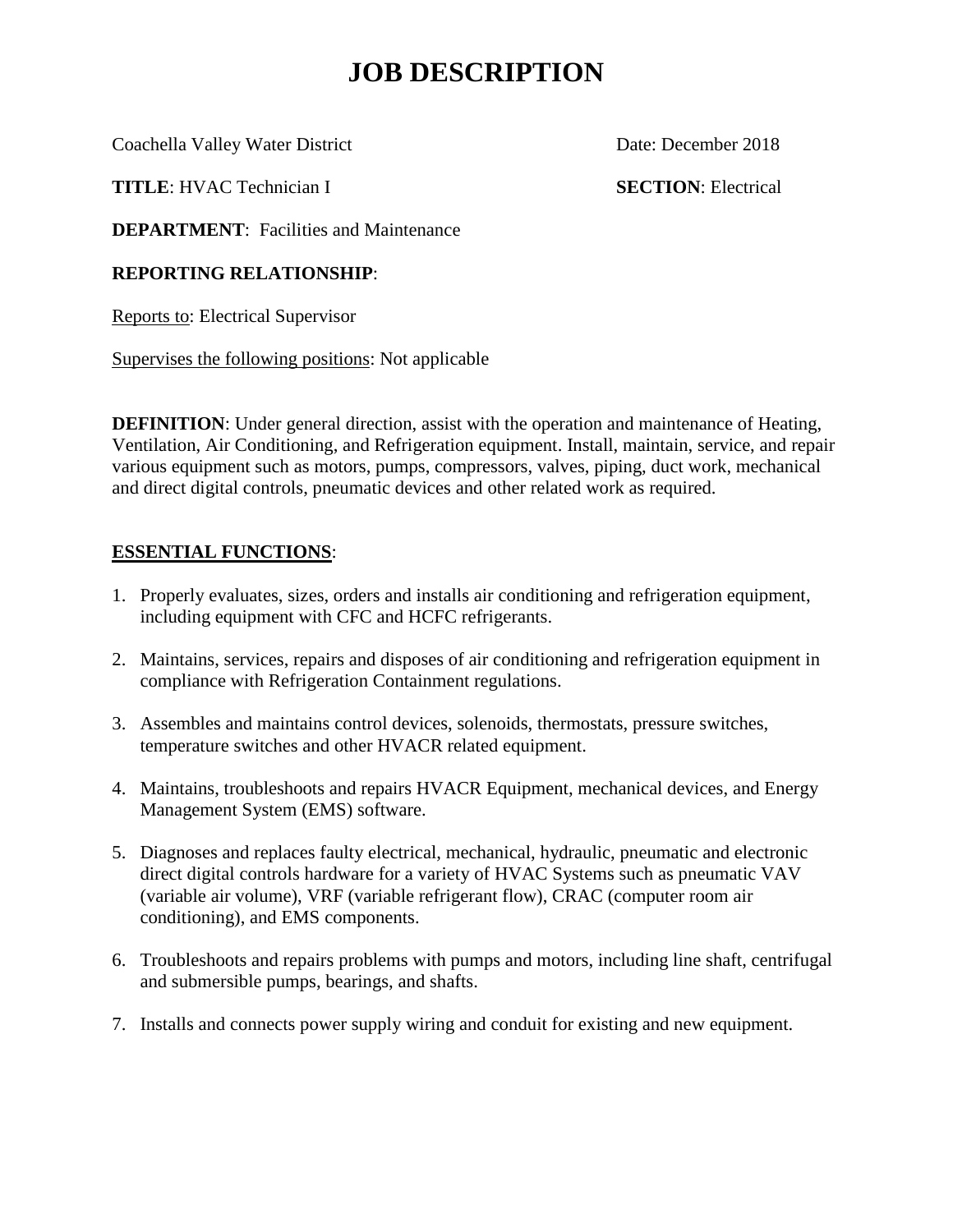# **JOB DESCRIPTION**

HVAC Technician I – Page 2

### **ESSENTIAL FUNCTIONS (Cont.)**:

- 8. Maintains, troubleshoots, repairs and tests the performance open loop, closed loop and flow through water systems, including evaporative coolers and condensers, cooling tower, chilled water loops and heated water loops. Adjusts air and water systems and fine tunes louvers and regulates flow control valves in loop piping to balance overall system.
- 9. Tests, monitors and adjusts water system chemical levels to provide proper protection against corrosion and scaling.
- 10. Plans and schedules electrical testing and compliance inspections for HVAC systems and recommends modifications or replacements of sub-standard.
- 11. Reviews system drawings, specifications, and performance data to determine optimized configuration of system components such as motors, pumps, fans, switches, ducts, or pipes, and assists in the development, scheduling, and implementation of required mitigations. .
- 12. Adheres to District safety policies and procedures, which include confined space procedures.

### **MINIMUM QUALIFICATIONS**:

License or Certificates: Valid California Operators license issued by the State Department of Motor Vehicles. Department of Motor Vehicles driving record may influence employment or classification. Valid United States Environmental Protection Agency Refrigerant Containment Type IV Universal technician certification.

Experience: Minimum of five years in installation and repairs on industrial, residential and commercial refrigeration units.

Knowledge of:

 -Electrical theory, practices, tools and equipment. -Mechanical theory, practices tools, and equipment. -Principles and practices of refrigerant selection, containment and retrofit. -Water testing and treatment used in air conditioning and refrigeration equipment. -Principles and practices for the maintenance and repair of air conditioning systems in Industrial, Commercial and residential applications. -Electrical & Mechanical codes and related ordinance and regulations. -Principles and practices for the installation, maintenance and repair of pumps, motors, and appurtenances. -Safe working practices, including confined space requirements.